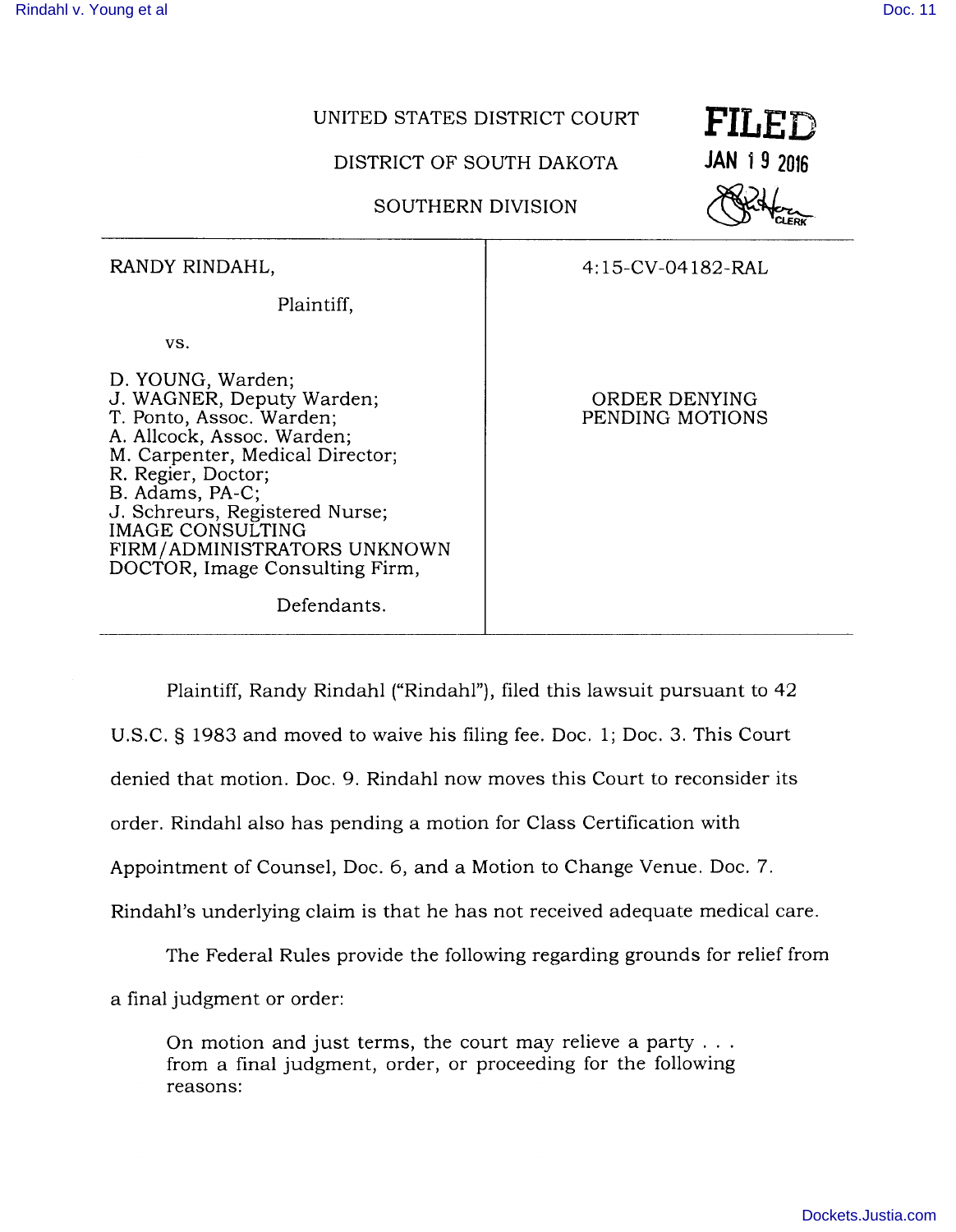(1) mistake, inadvertence, surprise, or excusable neglect;

(2) newly discovered evidence that, with reasonable diligence, could not have been discovered in time to move for a new trial under Rule 59(b);

(3) fraud (whether previously called intrinsic or extrinsic), misrepresentation, or misconduct by an opposing party;

(4) the judgment is void;

(5) the judgment has been satisfied, released, or discharged; it is based on an earlier judgment that has been reversed or vacated; or applying it prospectively is no longer equitable; or

(6) any other reason that justifies relief.

Fed. R. Civ. P. 60(b).

A district court's decision on a motion for reconsideration rests within its

discretion. *Hagerman v. Yukon Energy Corp.,* 839 F.2d 407, 413 (8th Cir.

1988). "Motions for reconsideration serve a limited function: to correct

manifest errors of law or fact or to present newly discovered evidence." *Id.* at

414.

Construing Rindahl's motion for reconsideration liberally, none of his claims fall within the confines of Rule 60. In his motion, Rindahl merely restates the claim that he is not required to pay his filing fee because he is not classified as a prisoner under South Dakota law and has made a § 1915(g) showing of imminent danger. The Court finds both of these arguments unpersuasive.

2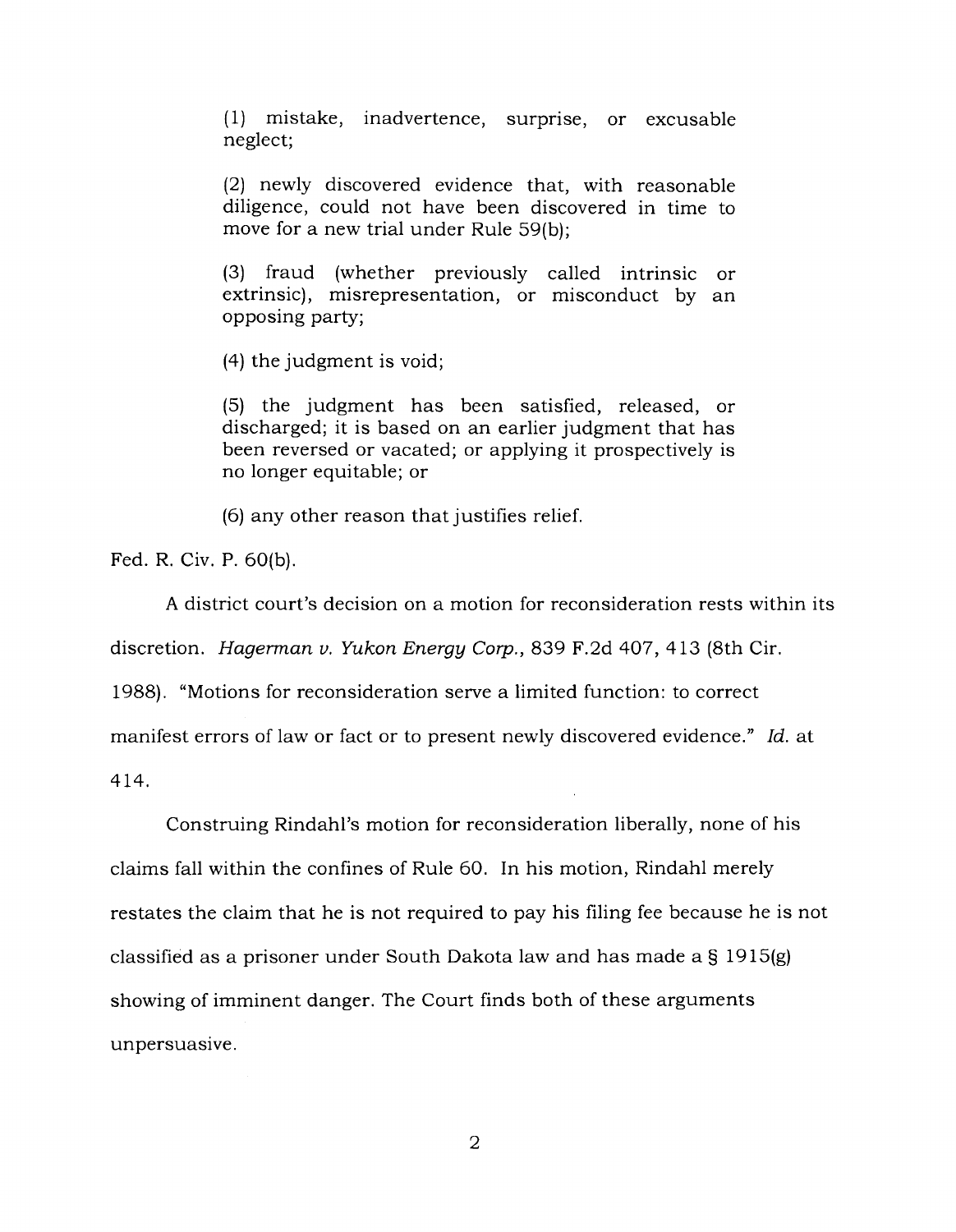Due to policy considerations set forth in the Prison Litigation Reform Act (PLRA), joint prisoner litigation is disfavored. *See Hubbard v. Haley,* 262 F.3d 1194 (11th Cir. 2001) (holding that the PLRA preempted Rule 20 provisions regarding joinder so as to prevent IFP prisoners from litigating jointly). Class action litigation is not contemplated by the PLRA, and Rindahl's complaint does not set forth a viable class action case.

Rindahl's request to change venue to the Northern Division of the District of South Dakota is misplaced. He is incarcerated within the Southern Division and that is where many, if not all, Defendants reside. Moreover, the District of South Dakota is one venue, with divisions created by Congress for administration of this venue.

Finally, Rindahl is not entitled to appointed counsel as a party filing a civil case. *Ward v. Smith,* 721F.3d940, 942 (8th Cir. 2013). Ifhe pays the filing fee and his case survives screening, this Court might consider appointing counsel. Accordingly, it is hereby

ORDERED that Rindahl's motion for reconsideration (Doc. 10) is denied.

ORDERED that Rindahl shall pay the full filing fee of \$400.00 to the clerk of court by **February 10, 2016,** or the case will be dismissed without prejudice. It is finally

3